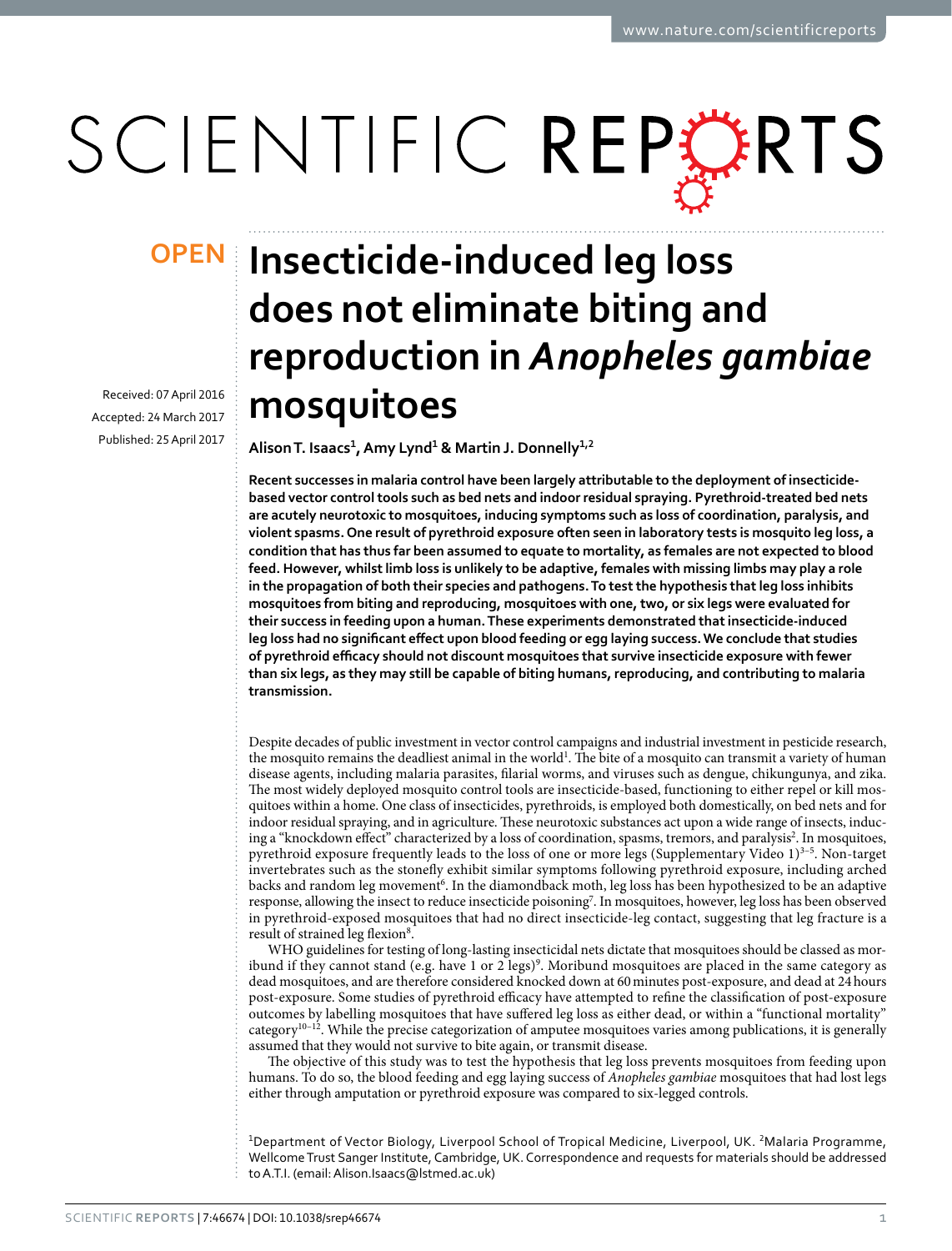

<span id="page-1-0"></span>**Figure 1.** Blood feeding success and egg production in mosquitoes with 6, 2, or 1 leg. Mean values and 95% confidence intervals are shown. (**A**) Mosquito legs amputated mechanically. Data were compiled from three experimental replicates. (**B**) Mosquito leg loss induced by insecticide-exposure. Data were compiled from five experimental replicates.

#### **Results**

**Impact of leg loss via amputation upon blood feeding and egg laying.** In three independent experiments, each performed using a different generation of mosquitoes, females in all control and amputee cages (6 legs, 2 legs, 1 leg) were able to successfully blood feed and lay eggs [\(Fig. 1A](#page-1-0), Supplementary Video 2). The blood feeding success, summarised across all experiments, of 6- and 2-legged females was strikingly similar, with 87% (95% CI [77, 93]) and 83% (95% CI [75, 88]) fed, respectively. One-legged females displayed a reduced but appreciable blood feeding success, with 40% (95% CI [29, 51]) fed. In a generalized linear mixed model (GLMM) with replicate added as a random effect, there was a significant effect of leg number upon blood feeding success (ANOVA model test  $p = 0.004$ ). Mortality, as measured 24 hours after amputation and post-blood feeding, was low (0–3 individuals per treatment), and likely due in part to accidental injury during hand feeding. Furthermore, blood-fed females displaying all 2-legged and 1-legged amputation patterns were recovered. The number of eggs per blood-fed female did not differ between treatments (GLMM with replicate as a random effect, ANOVA model test  $p = 0.152$ ), with 6-, 2-, and 1-legged females producing an average of 69, 61, and 45 eggs per female, respectively. However, egg cups from amputee cages were consistently seen to have a different spatial distribution of eggs, including both sunken eggs and a wide scattering of eggs upon the filter paper ([Fig. 2](#page-2-0)). During egg counting, newly hatched larvae were observed on all egg papers.

**Impact of leg loss via pyrethroid exposure upon blood feeding and egg laying.** In five independent experiments performed using four different generations of mosquitoes, females that survived insecticide exposure with only one or two legs were observed to blood feed and lay eggs [\(Fig. 1B](#page-1-0)). The blood feeding success rates, summarised across all experiments, of 6-, 2-, and 1-legged females were similar to those of amputee experiments, with 84% (95% CI [75, 89]), 76% (95% CI [70, 80]), and 52% (95% CI [43, 60]) fed, respectively. This trend resembles that of the amputee experiments and in a GLMM of blood feeding success as a function of leg number which controlled for replicate, inclusion of the method of amputation (dissection or insecticide exposure) did not result in a significant improvement in model fit ( $p > 0.05$ ). For the insecticide-exposed treatment group there were high levels of inter-replicate variation. In a GLMM with replicate added as a random effect, leg number was not a significant predictor (ANOVA model test,  $p= 0.078$ ). In these experiments, females were placed individually into egg laying vials, which allowed for measurement of both egg laying success and egg batch size. No effect of leg number was detected in egg laying success, with 6-, 2-, and 1-legged females displaying 64% (95% CI [53, 73], 68% (95% CI [60, 75], and 50% (95% CI [36, 64] success in laying eggs, respectively (simple logistic regression,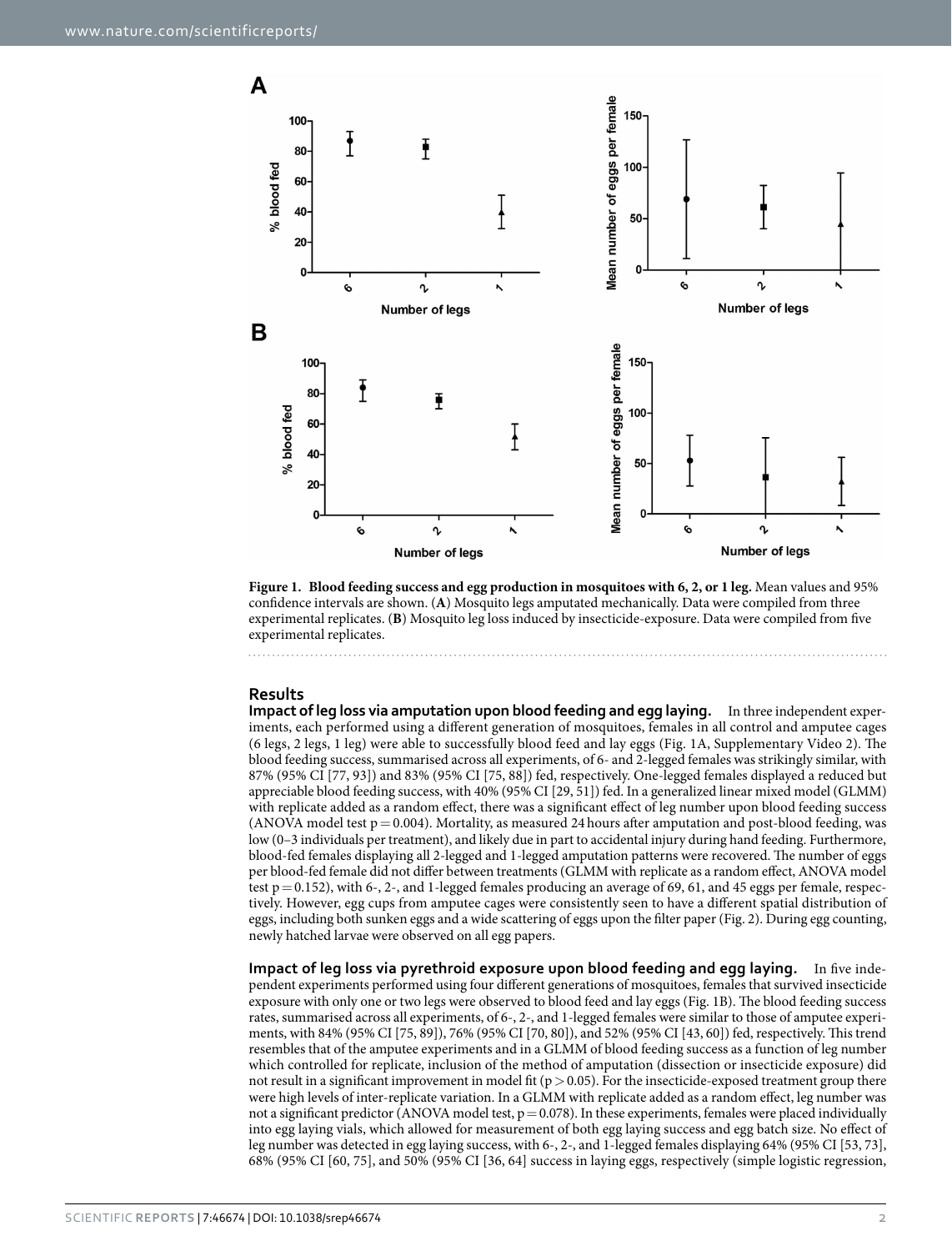

<span id="page-2-0"></span>**Figure 2.** Eggs laid by cages of mosquitoes with (**a**) 6 legs, (**b**) 2 legs, (**c**) 1 leg. In contrast to controls, eggs from amputee mosquitoes were found widely scattered along the filter paper lining the sides of the cup and sunken on the bottom of the cup.

ANOVA model test  $p=0.303$ . A logistic regression model is included here for illustration, as mixed-effect models did not converge because some replicates were missing data for some leg number by egg laying success combinations. Inducing leg loss by insecticide exposure is an imprecise art. Mean egg batch size was comparable between treatment groups, with 6-, 2-, and 1-legged females yielding 87, 83, and 73 eggs/female, respectively (GLMM, ANOVA model test,  $p = 0.498$ ).

#### **Discussion**

In a first set of experiments, mechanical amputation was used to test the effect of leg loss upon blood feeding success in the absence of insecticide exposure. Exposure to permethrin in a cone assay then measured the cumulative impact of leg loss and pyrethroid exposure upon blood feeding, yielding remarkably similar results. Mosquitoes that survived insecticide exposure with only one or two legs displayed no significant difference in blood feeding success or egg production compared to six-legged controls. While not statistically significant, a lower rate of blood feeding success was observed in 1-legged insecticide-exposed mosquitoes, similar to that which was seen in 1-legged amputee mosquitoes. With one leg, mosquitoes maintain their ability to fly, land on a vertical surface, and hang underneath a horizontal one. While their egg laying behaviour appears to be altered, the presence of larvae indicated that fertile eggs were laid.

The wide scattering of eggs and presence of sunken eggs in the oviposition cups of 1- and 2-legged mosquitoes suggests that laying behaviour was perturbed by leg amputation. In the laboratory environment, *Anopheles* mosquitoes have been seen to lay eggs whilst alighted on the surface of the water or perched at its edge $13-15$ . While oviposition has rarely been observed in field conditions, the ability of floating sticky traps to capture gravid *Anopheles* suggests that direct contact with the water surface is a component of this behaviour<sup>[16](#page-4-5)</sup>. In addition, several 1- and 2-legged females were seen either dead or apparently trapped on the water surface at the time of egg counting. The stress of entrapment may have induced sub-optimal oviposition, a behaviour previously associated with chemical and mechanical stresses<sup>[17](#page-4-6),[18](#page-4-7)</sup>.

While the lifetime fitness of 1 or 2-legged mosquitoes is not known, mortality following leg amputation was minimal, suggesting that the wound-healing response is highly efficient in preventing a loss of haemolymph and dehydration. Laboratory mosquitoes encounter pathogens in the insectary environment, but are still likely to have a longer lifespan than field mosquitoes because they do not expend energy searching for food or avoiding predators. Performing leg counts on field-collected mosquitoes would provide an indication whether mosquitoes with fewer than six legs survive long enough to engage in host-seeking.

We conclude that loss of up to five legs does not prevent mosquitoes from blood feeding and laying eggs. For this reason, studies of insecticide efficacy should not categorize mosquitoes with fewer than six legs as dead. Leg loss may be an easily observed symptom of pyrethroid exposure, however until its effect upon mosquito fitness in field conditions is quantified, it should not be assumed that leg loss prevents mosquitoes from contributing to disease transmission. The precise classification of mosquitoes as either dead or alive is crucial to studies of insecticide efficacy, as sub-lethal effects are frequently observed. For example, in a study of Permanet 2.0 long-lasting insecticide nets used in Zambia, susceptibility assays revealed that the majority of surviving mosquitoes had 1–3 leg[s19.](#page-4-8) If both 1- and 2-legged mosquitoes are capable of biting humans, including them in measures of mortality overestimates the efficacy of insecticide-based interventions.

Based on our findings, we suggest that the WHO guidelines for testing of long-lasting insecticidal nets be re-evaluated, as it is possible that mosquitoes with only 1 or 2 legs remain competent as vectors of malaria. A conservative definition of mosquito mortality may serve as a more accurate indicator of insecticide efficacy in vector control. Despite the emergence of insecticide resistance, bed nets and indoor residual spraying remain powerful tools for malaria prevention. The budgets of governments and charities are limited, however, which necessitates strategic deployment of these interventions to regions where their impact upon disease transmission will be greatest. Measures of insecticide efficacy are key to modelling the success of a malaria intervention, and as such must aim to accurately reflect mosquito/insecticide interactions in the field.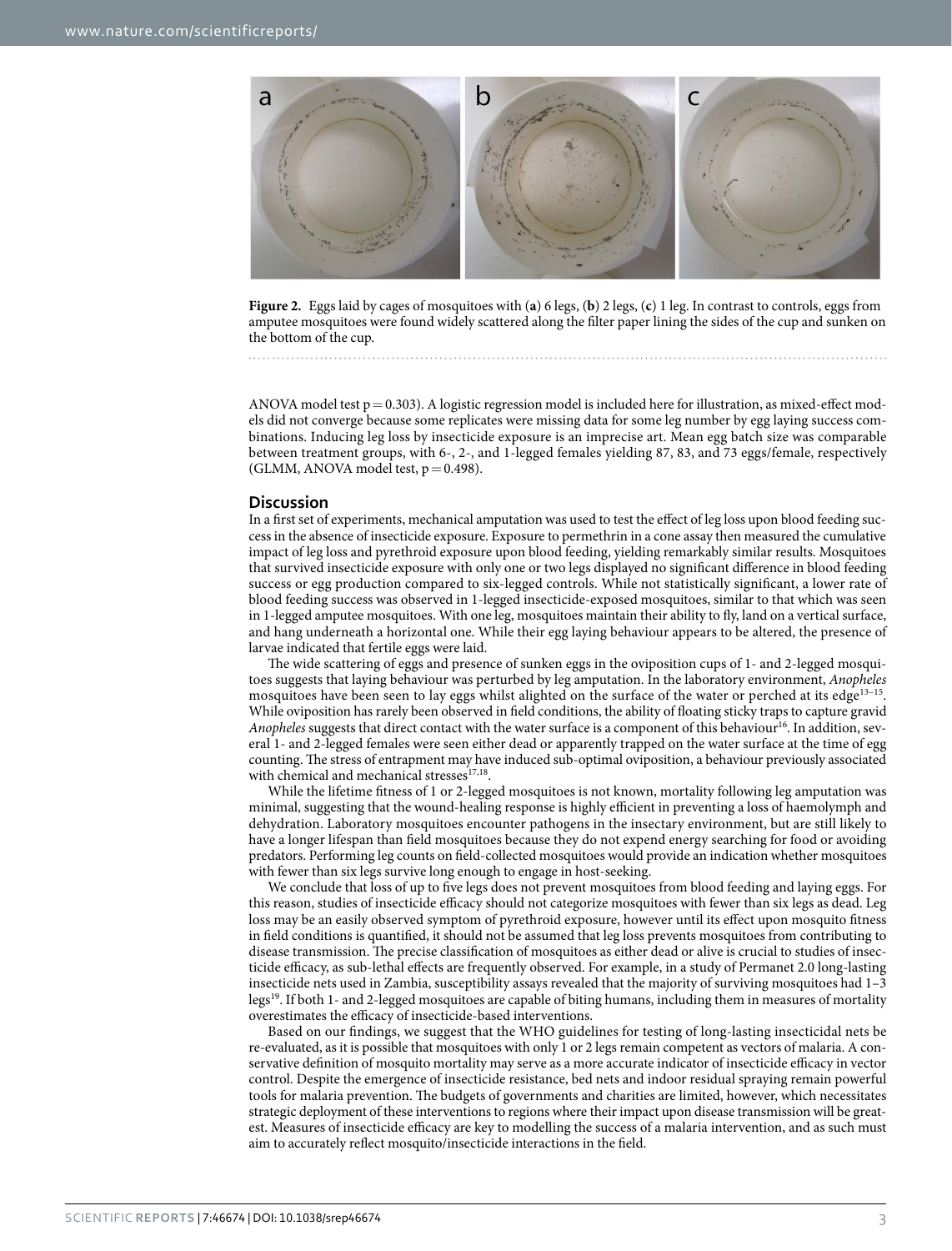### **Methods**

**Mosquito Rearing and Maintenance.** An insecticide susceptible-colony of *An. gambiae* Kisumu strain mosquitoes from western Kenya was used in all experiments. The mosquitoes were maintained at 27 °C with 75% humidity and 12 hour day/night, 1 hour dusk/dawn lighting cycle. Larvae were fed a diet of powdered fish food and adults were provided a 10% sucrose solution *ad libitum*. Adults were maintained in  $30 \times 30 \times 30$  cm cages.

**Measurement of blood feeding and egg laying among amputee females.** For each of the three experimental replicates, female mosquitoes were drawn haphazardly from a mixed-sex cage of 3–5day old individuals. This ensured that all females had the same opportunity to mate prior to assignment to treatment groups. Females were divided into three treatment groups, 6 legs (n = 30), 2 legs (n = 45), and 1 leg (n = 30). All females had 6 legs at the start of the experiment. Mosquitoes were anaesthetized on ice and legs were removed by bracing the mosquito thorax with one pair of forceps while pulling the leg with a second pair of forceps. Leg amputation patterns for 1- and 2- legged females were selected to represent all possible leg conformations, which resulted in a higher sample size for the 2-legged group (Supplementary Figure 1). Mosquitoes in the 6-legged group were also anaesthetized on ice. Each cage of mosquitoes (6 legs, 2 legs, 1 leg) was provided with a 10% sucrose-soaked cotton pad on the roof of the cage and a water-soaked cotton pad on the floor of the cage. The following morning, 2–3 hours prior to blood feeding, these cotton pads were removed. Mosquitoes were allowed to blood feed on the hand of a volunteer, which was inserted into the cage for a 6 minute period. The sucrose-soaked cotton was replaced following feeding. Blood feeding success was determined through visual inspection of mosquito abdomens. Two days later, a cup of distilled water lined with filter paper was inserted into each cage, from which all non-blood-fed and dead females had been removed. Two days after placing the egg cup, all eggs were counted using a dissecting microscope and all mosquitoes remaining (the potential mothers) were examined for their leg amputation pattern. The removal of dead and non-blood-fed females prior to cup placement allowed for precise measurement of egg production in living, blood-fed females.

**Measurement of blood feeding and egg laying among insecticide-exposed females.** For each of the five experimental replicates, all female mosquitoes were from a mixed-sex cage of 3–5day old individuals were assayed. Mosquitoes were exposed to standard WHO 0.75% permethrin impregnated papers for 15 minutes utilizing a modified WHO cone test<sup>[20](#page-4-9)</sup>. Preliminary experiments conducted previously had found that exposure to Permanet 2.0 (deltamethrin 1.8 g/kg) caused very high mortality, even with only 1minute exposure. Mosquitoes were therefore exposed to a standard permethrin impregnated paper for 15minutes, which generated an adequate number of survivors with leg numbers varying between 0 and 6. A WHO cone test, rather than a WHO tube assay, was conducted because it forces continual contact with the insecticide-treated surface and thus ensured all mosquitoes in the assay receive the same exposure. Batches of ten mosquitoes were introduced into the cone and allowed to contact the insecticide paper for 15 min. Following exposure, mosquitoes were gently removed and placed in recovery cups overnight with access to a 10% sucrose-soaked cotton pad. The following day mosquitoes were classified as dead and alive and sorted into cages based on the number of legs remaining. Replicates ranged in size from 116 to 623 females, with 27 to 213 females surviving exposure. A total of 103 six-legged, 272 two-legged, and 127 one-legged females were assayed for blood feeding and egg laying. The sucrose-soaked cotton pad was withheld for 2–3hours prior to feeding. 24hours after exposure, cages of 6, 2 and 1 legged mosquitoes were offered a human hand for 6minutes. The numbers of blood-fed individuals from each group was recorded and unfed individuals were removed. Three days following blood feeding, single females were placed in 30 ml universal tubes containing wet cotton wool and a disk of filter paper, and allowed to lay eggs. The oviposition rate and the number of eggs obtained for each female was counted 24hrs subsequently.

**Statistical Analyses.** Statistical analyses were conducted using R. Generalized linear mixed model (GLMM) analyses used the *lme4* package. Binary outcomes such as blood feeding or egg laying success were analysed by logistic regression or by mixed-effect logistic regression models with replicate as a random effect. From a Q-Q plot egg batch size was observed to be approximately normal distributed and therefore a linear random effects model was deployed. Ninety-five percent confidence intervals for blood feeding success were calculated by the Newcombe method<sup>21</sup>.

**Use of human subjects.** All experiments were performed in accordance with relevant guidelines and regulations, and were approved by the Liverpool School of Tropical Medicine Ethics Review Committee and the Liverpool School of Tropical Medicine Health, Safety, and Environment Management Committee. Informed consent was obtained from all volunteers.

#### **References**

- <span id="page-3-0"></span>1. Gates, B. The Deadliest Animal in the World. *gatesnotes* <https://www.gatesnotes.com/Health/Most-Lethal-Animal-Mosquito-Week> (2014).
- <span id="page-3-1"></span>2. Schleier, J. J. & Peterson, R. K. D. In *Green Trends in Insect Control* (ed Jose Fernandez-Bolanos Oscar Lopez) (Royal Society of Chemistry, 2011).
- <span id="page-3-2"></span>3. Floore, T. G., Rathburn, C. B., Jr., Boike, A. H., Jr., Coughlin, J. S. & Greer, M. J. Comparison of the synthetic pyrethroids Esbiothrin and Bioresmethrin with Scourge and Cythion against adult mosquitoes in a laboratory wind tunnel. *J Am Mosq Control Assoc* **8,** 58–60 (1992).
- 4. Liu, W., Todd, R. G. & Gerberg, E. J. Effect of 3 Pyrethroids on Blood Feeding and Fecundity of Aedes-Aegypti. *J Am Mosquito Contr* **2,** 310–313 (1986).
- 5. Hadaway, A. B., Barlow, F., Grose, J. E. H., Turner, C. R. & Flower, L. S. Evaluation of Compounds for Insecticidal Activity on Adult Mosquitos. 5. Toxicity to Adult Mosquitos and Residual Properties of Some Pyrethroids. *B World Health Organ* **42,** 387-& (1970).
- <span id="page-3-3"></span>6. Anderson, R. L. Toxicity of Fenvalerate and Permethrin to Several Nontarget Aquatic Invertebrates. *Environ Entomol* **11,** 1251–1257 (1982).